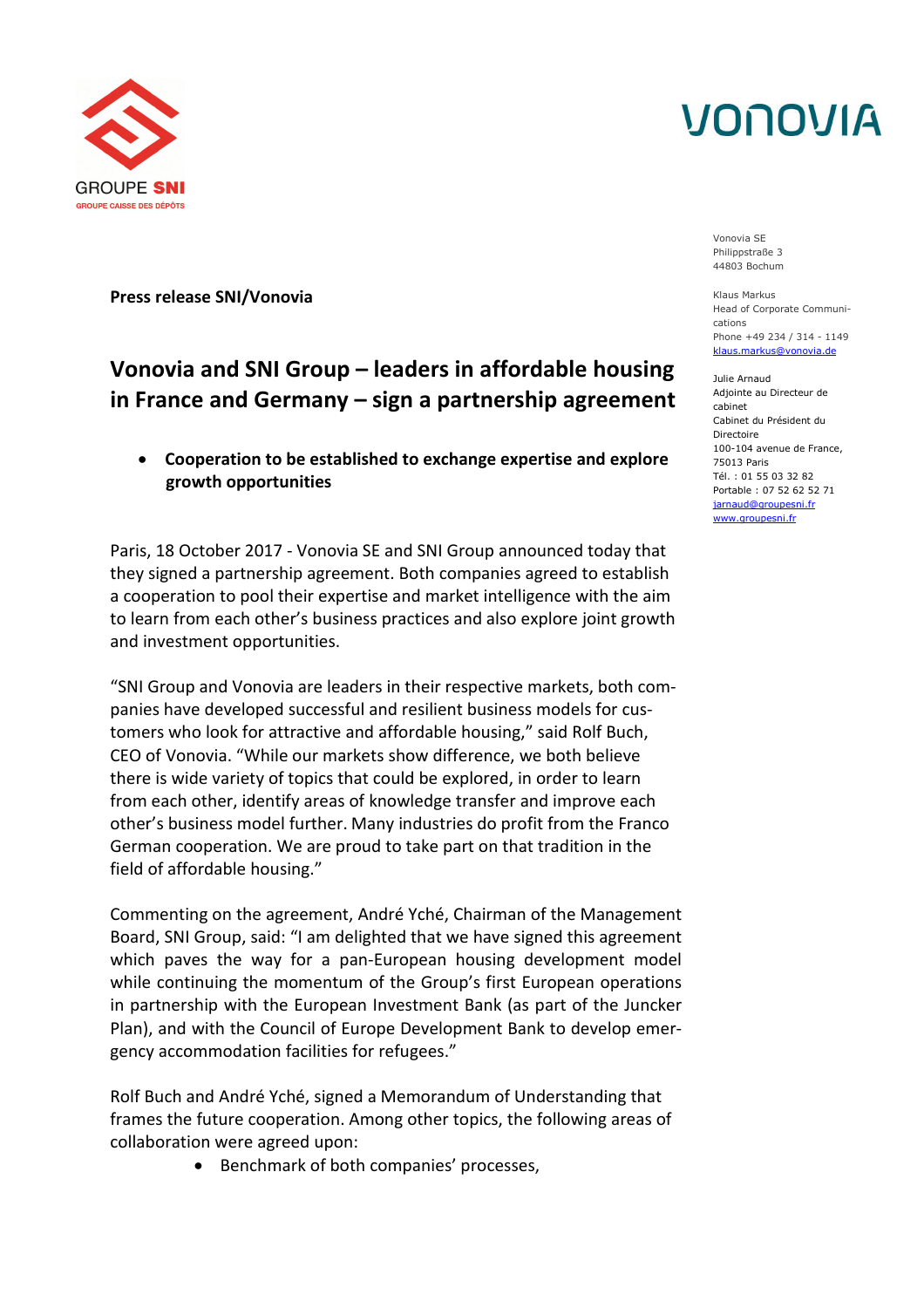# VONOVIA



- Explore the interaction between the digital and traditional approach in real estate,
- Pooling information for the mutual benefit of identifying the most efficient use of resources,
- Identify potential energy saving solutions,
- Identify services for residential customers as a key driver of growth, and customer satisfaction,
- Exchange each other's experience of portfolio management,
- Discuss opportunities for cross-border investments in the residential housing market, and explore areas of potential investment partnerships

Also, both companies view the high concentration of populations in major metropolitan areas and the demographic and ecological transitions requiring redevelopment and growth of stock of residential housing, a challenge on a pan-European level. In partnership with each other, Vonovia and SNI Group aim to help shape a European public interest housing model that addresses these common requirements.

"Vonovia has developed the leading operational platform to provide the full range of residential real estate services in-house by way of standardized and industrialized processes," Buch said further. "I believe this partnership will offer us the opportunity to learn how other leaders in similar markets operate their models. We are at a very initial stage to explore what factors determine success in other markets and gain insight."

"This partnership between German and French leaders of Housing within their respective homelands is a clear signal that both companies consider that housing, because of its influence with citizens' daily life, access to jobs capabilities and personal development, cannot be considered anymore from a specific national approach" André Yché added. "It must be thought on the European scale; just as we Europeans proceeded with culture, scientific research and technology."

page 2 / 3 Vonovia SE Philippstraße 3 44803 Bochum

> Klaus Markus Head of Corporate Communications Phone +49 234 / 314 - 1149 klaus.markus@vonovia.de

Groupe SNI 100-104 avenue de France, 75013 Paris

Julie Arnaud Adjointe au Directeur de cabinet Cabinet du Président du Directoire Tél. : 01 55 03 32 82 Portable : 07 52 62 52 71 jarnaud@groupesni.fr

/end/